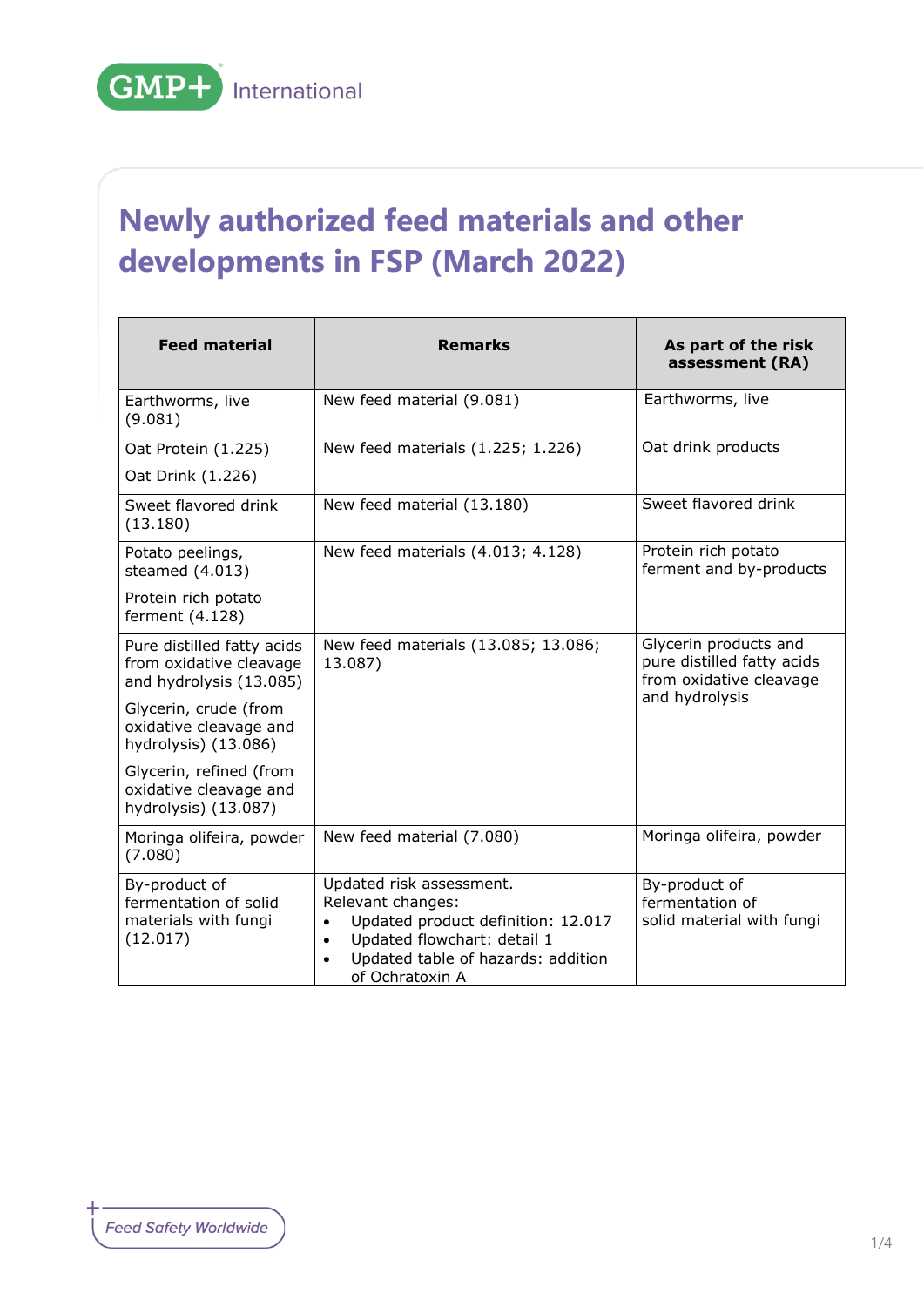| <b>Feed material</b>                                                                                                           | <b>Remarks</b>                                                                                                                                                                                                                                                                                                                                                                                                                                                                     | As part of the risk<br>assessment (RA)                                                                                              |
|--------------------------------------------------------------------------------------------------------------------------------|------------------------------------------------------------------------------------------------------------------------------------------------------------------------------------------------------------------------------------------------------------------------------------------------------------------------------------------------------------------------------------------------------------------------------------------------------------------------------------|-------------------------------------------------------------------------------------------------------------------------------------|
| Crayfish meal (10.105)                                                                                                         | Updated risk assessment.<br>Relevant changes:<br>Updated name risk assessment:<br>$\bullet$<br>replacing "Shrimp meal" by<br>"Crustacea meal products"<br>New feed material: 10.015<br>$\bullet$<br>Updated whole flow chart and new<br>$\bullet$<br>page (details 3)<br>Updated table of hazards: addition<br>$\bullet$<br>of Listeria monocytogenes at<br>treatment/reception, new suggested<br>control measures.                                                                | Crustacea meal products                                                                                                             |
| Mono- and diglycerides<br>of vegetable fatty acids<br>esterified with organic<br>acids (13.105)                                | Updated risk assessment.<br>Relevant changes:<br>Updated name risk assessment:<br>replacing " Mono- and diglycerides of<br>rape seed fatty acids esterified with<br>organic acids " by " Mono- and<br>diglycerides of vegetable fatty acids<br>esterified with organic acids "<br>Updated feed material name and<br>$\bullet$<br>definition: 13.105<br>New processing aid: catalyst<br>$\bullet$<br>Updated whole flow chart to replace<br>$\bullet$<br>"rape seed" by "vegetable" | Mono- and diglycerides of<br>vegetable fatty acids<br>esterified with organic<br>acids                                              |
| Yeast, dried, inactivated<br>(12.005)<br>Yeast extract (12.008)<br>Yeast cell walls<br>(12.006)<br>Autolysed yeast<br>(12.018) | Updated risk assessment.<br>Relevant changes:<br>New possible processing aids:<br>$\bullet$<br>Diatomaceous earth; silicic acid;<br>maltodextrine<br>Updated flowchart: detail 5, detail<br>$\bullet$<br>10 and new pages (details 11 and<br>12)<br>Updated table of hazards: addition<br>$\bullet$<br>of suggested control measure<br>"supplier contract"                                                                                                                         | Yeast, dried, inactivated;<br>Yeast extract; Yeast cell<br>walls; Autolysed yeast                                                   |
| Calcium Hydroxy<br>Apatite (from organic<br>origin) (9.091)<br>Tricalcium phosphate<br>(from organic<br>origin)(11.535)        | Updated risk assessment.<br>Relevant changes:<br>New feed material: 9.091<br>$\bullet$<br>Updated feed material definition:<br>$\bullet$<br>11.535<br>Updated flowchart: details 1 and 2<br>$\bullet$                                                                                                                                                                                                                                                                              | Tricalcium phosphate<br>(from organic origin) and<br>Calcium Hydroxy Apatite<br>(derived from former<br>foodstuff of animal origin) |

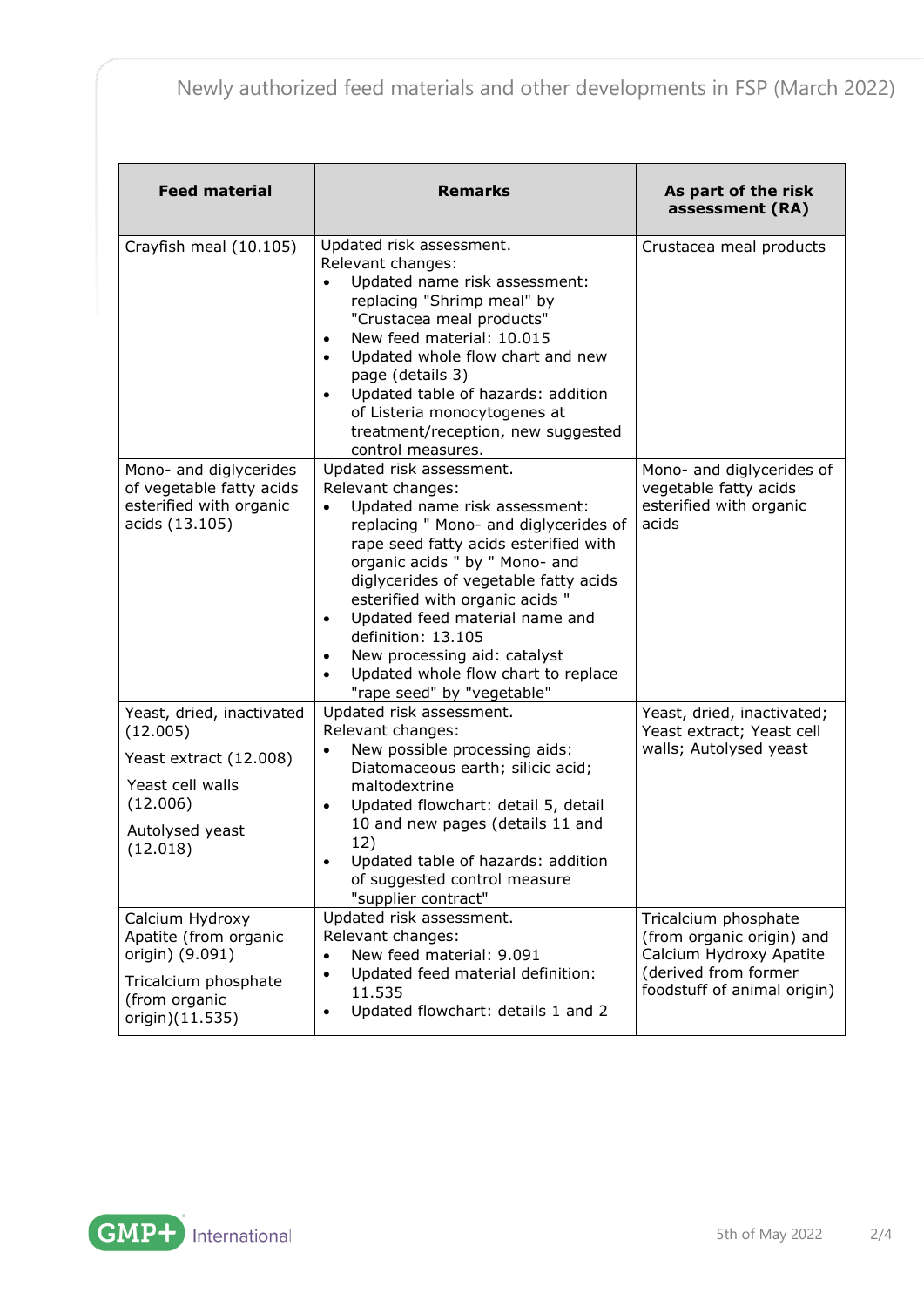## Newly authorized feed materials and other developments in FSP (March 2022)

| <b>Feed material</b>                                                                          | <b>Remarks</b>                                                                                                                                                                                                                                                                                                                                                                                                                                                                | As part of the risk<br>assessment (RA)    |
|-----------------------------------------------------------------------------------------------|-------------------------------------------------------------------------------------------------------------------------------------------------------------------------------------------------------------------------------------------------------------------------------------------------------------------------------------------------------------------------------------------------------------------------------------------------------------------------------|-------------------------------------------|
| Feed beans, dehulled<br>(3.100)<br>Feed beans, hulls<br>(3.101)                               | Updated risk assessment.<br>Relevant changes:<br>Updated name risk assessment:<br>$\bullet$<br>replacing "Feed Beans (Phaseolus<br>vulgaris)" by "Feed beans products<br>(from Phaseolus spp. Or Vigna spp.)<br>New feed materials: 3.100; 3.101<br>$\bullet$<br>Updated whole flowchart and new<br>$\bullet$<br>page (detail 3)<br>Updated table of hazards:<br>$\bullet$<br>elimination of polyethylene,<br>Cyclopiazonic acid, Roquefortine C,<br>Sterigmatocystine        | Feed beans products                       |
| Pork meal (9.090)<br>Processed animal<br>proteins (9.003)                                     | Updated risk assessment.<br>Relevant changes:<br>Updated name risk assessment:<br>$\bullet$<br>replacing "Processed animal protein"<br>by "Processed animal protein and<br>pork meal"<br>New feed material: 9.090<br>$\bullet$<br>Updated feed material definition:<br>$\bullet$<br>9.003<br>Updated table of hazards: addition<br>$\bullet$<br>of new suggested control measures                                                                                             | Processed animal protein<br>and pork meal |
| Gelatine from pig bones<br>(9.023)<br>Collagen from pig bones<br>(9.025)                      | Updated risk assessment.<br>Relevant changes:<br>New feed material: 9.025<br>Updated definition: 9.023<br>$\bullet$<br>Updated flow chart: detail 2, new<br>$\bullet$<br>page detail 4<br>Updated table of hazards: addition<br>$\bullet$<br>of "prohibited animal proteins" at<br>reception                                                                                                                                                                                  | Gelatine and collagen<br>from pig bones   |
| Feather protein,<br>hydrolysed (9.013)<br>Feather protein,<br>hydrolysed, solution<br>(9.018) | Updated risk assessment.<br>Relevant changes:<br>New feed material: 9.018<br>$\bullet$<br>Updated definition: 9.013<br>$\bullet$<br>New possible processing aid: (Tap-)<br>$\bullet$<br>Water<br>Updated whole flow chart<br>$\bullet$<br>Updated table of hazards:<br>$\bullet$<br>elimination of "polyethylene";<br>addition of "prohibited animal<br>proteins" and "poultry plucking<br>fingers" at reception; addition of<br>"packaging material" at<br>transport/storage | Feather protein,<br>hydrolysed            |